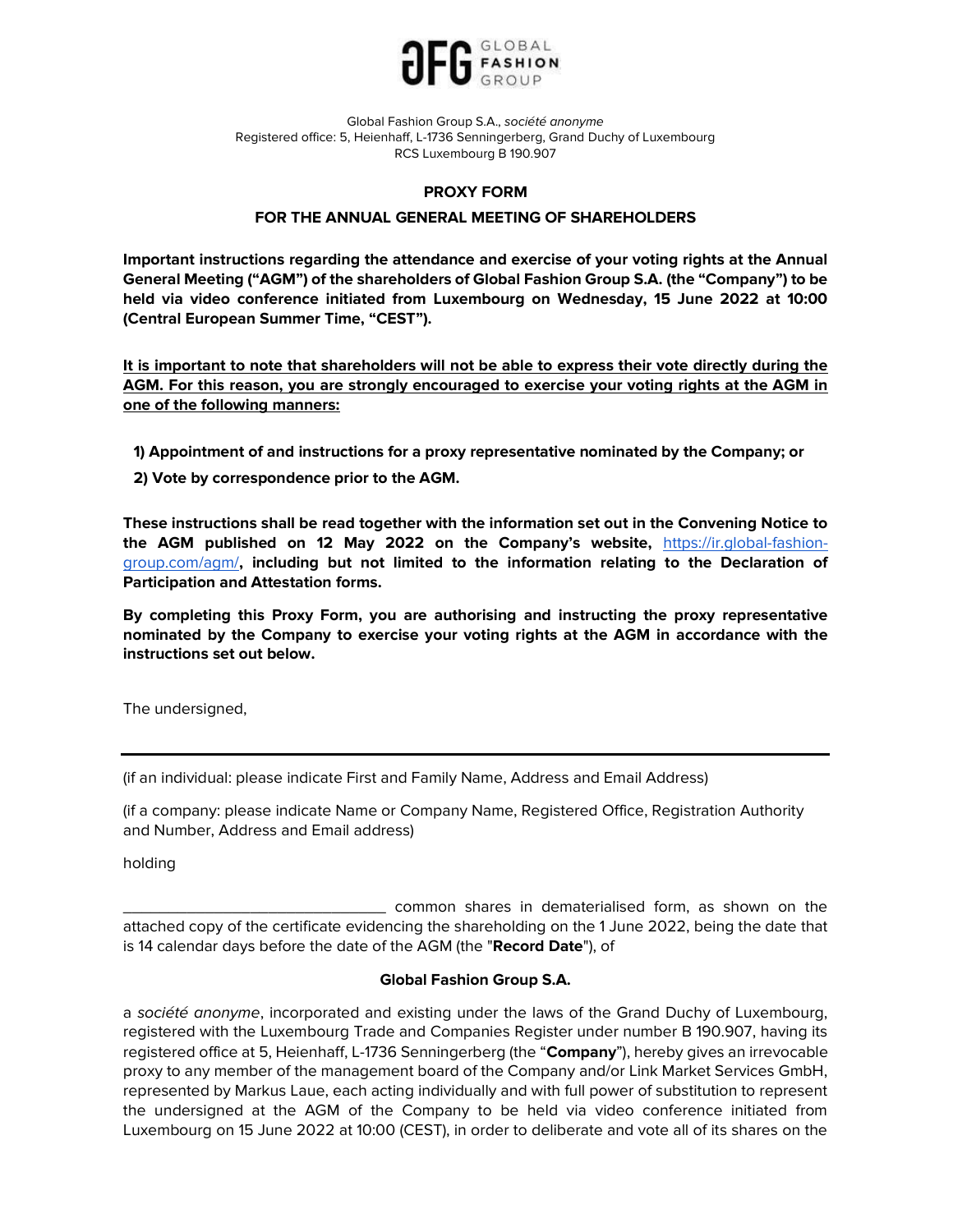

items of the following agenda in accordance with the following instructions and as set forth otherwise in this proxy (please mark your decision by a cross in the corresponding space reserved to that effect below):

| <b>AGENDA</b> |                                                                                                                                                                                                                                                                                                                                                                                                                                                                                                                                                                                                                                    |                                                                 |  |  |
|---------------|------------------------------------------------------------------------------------------------------------------------------------------------------------------------------------------------------------------------------------------------------------------------------------------------------------------------------------------------------------------------------------------------------------------------------------------------------------------------------------------------------------------------------------------------------------------------------------------------------------------------------------|-----------------------------------------------------------------|--|--|
| 1             | Presentation of the combined consolidated management report of the<br>management board of the Company (the "Management Board") and of<br>the report of the independent auditor (réviseur d'entreprises agréé) on the<br>Company's consolidated accounts for the financial year ended 31<br>December 2021 prepared in accordance with the International Financial<br>Reporting Standards as adopted by the European Union ("IFRS") and on<br>the Company's annual accounts for the financial year ended 31 December<br>2021 prepared in accordance with Luxembourg Generally Accepted<br>Accounting Principles ("Luxembourg GAAP"). | NO VOTE REQUIRED                                                |  |  |
| 2             | Approval of the Company's consolidated accounts for the financial year<br>ended 31 December 2021.                                                                                                                                                                                                                                                                                                                                                                                                                                                                                                                                  | <b>YES</b><br><b>NO</b><br><b>ABSTAIN</b><br>$\Box$<br>O.<br>П. |  |  |
| 3             | Approval of the Company's annual accounts for the financial year ended<br>31 December 2021.                                                                                                                                                                                                                                                                                                                                                                                                                                                                                                                                        | <b>ABSTAIN</b><br><b>YES</b><br><b>NO</b><br>$\Box$<br>O.<br>□  |  |  |
| 4             | Allocation of results for the financial year ended 31 December 2021.                                                                                                                                                                                                                                                                                                                                                                                                                                                                                                                                                               | <b>YES</b><br><b>NO</b><br><b>ABSTAIN</b><br>□<br>□<br>п        |  |  |
| 5             | Granting of discharge to Christoph Barchewitz, member of the<br>Management Board, for the exercise of his mandate during the financial<br>year ended 31 December 2021.                                                                                                                                                                                                                                                                                                                                                                                                                                                             | <b>YES</b><br><b>NO</b><br><b>ABSTAIN</b><br>П<br>П<br>п        |  |  |
| 6             | Granting of discharge to Patrick Schmidt, member of the Management<br>Board, for the exercise of his mandate during the financial year ended 31<br>December 2021.                                                                                                                                                                                                                                                                                                                                                                                                                                                                  | <b>ABSTAIN</b><br><b>YES</b><br><b>NO</b><br>п<br>□<br>п        |  |  |
| 7             | Granting of discharge to Matthew Price, member of the Management<br>Board, for the exercise of his mandate during the financial year ended 31<br>December 2021.                                                                                                                                                                                                                                                                                                                                                                                                                                                                    | <b>YES</b><br><b>ABSTAIN</b><br><b>NO</b><br>п<br>п<br>п        |  |  |
| 8             | Granting of discharge to Georgi Ganev, member of the supervisory board<br>of the Company (the "Supervisory Board"), for the exercise of his<br>mandate during the financial year ended 31 December 2021.                                                                                                                                                                                                                                                                                                                                                                                                                           | <b>YES</b><br><b>NO</b><br><b>ABSTAIN</b><br>□<br>п<br>п        |  |  |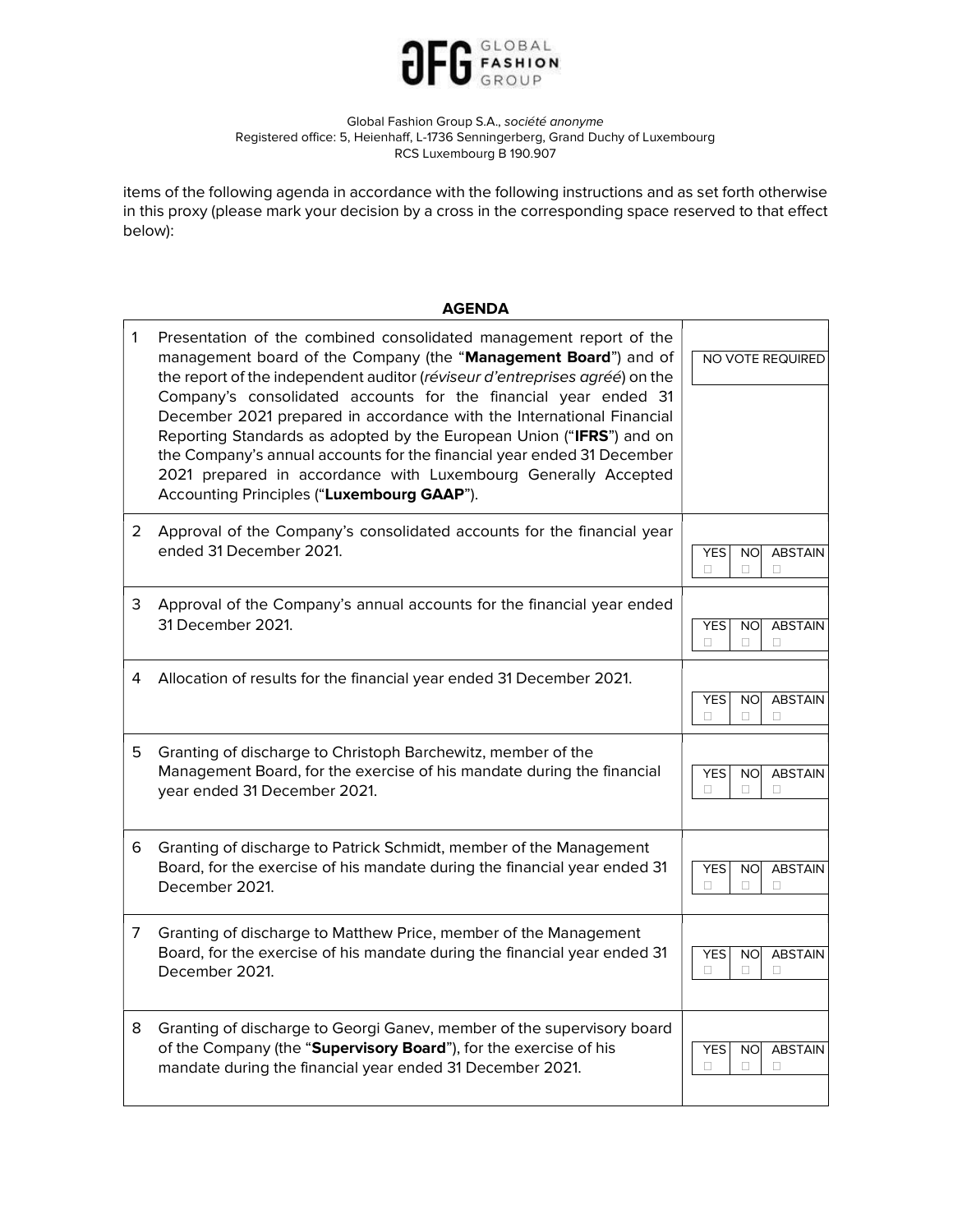

| 9  | Granting of discharge to Cynthia Gordon, member of the Supervisory<br>Board, for the exercise of her mandate during the financial year ended 31<br>December 2021.                                                                                                  | <b>YES</b><br><b>ABSTAIN</b><br><b>NO</b><br>0<br>п<br>п  |
|----|--------------------------------------------------------------------------------------------------------------------------------------------------------------------------------------------------------------------------------------------------------------------|-----------------------------------------------------------|
| 10 | Granting of discharge to Victor Herrero, member of the Supervisory<br>Board, for the exercise of his mandate during the financial year ended 31<br>December 2021.                                                                                                  | <b>ABSTAIN</b><br><b>YES</b><br><b>NO</b><br>п<br>П.<br>п |
| 11 | Granting of discharge to Carol Shen, member of the Supervisory Board,<br>for the exercise of her mandate during the financial year ended 31<br>December 2021.                                                                                                      | <b>YES</b><br><b>NO</b><br><b>ABSTAIN</b><br>п<br>п<br>п  |
|    | 12 Granting of discharge to Laura Weil, member of the Supervisory Board,<br>for the exercise of her mandate during the financial year ended 31<br>December 2021.                                                                                                   | <b>ABSTAIN</b><br><b>YES</b><br><b>NO</b><br>0<br>п<br>п  |
|    | 13 Granting of discharge to Philipp Povel, member of the Supervisory Board,<br>for the exercise of his mandate during the financial year ended 31<br>December 2021.                                                                                                | <b>ABSTAIN</b><br>YES<br><b>NO</b><br>п<br>п<br>п         |
|    | 14 Granting of discharge to Alexis Babeau, former member of the<br>Supervisory Board, for the exercise of his mandate during the financial<br>year ended 31 December 2021.                                                                                         | <b>YES</b><br><b>ABSTAIN</b><br><b>NO</b>                 |
|    |                                                                                                                                                                                                                                                                    | п<br>П.<br>п                                              |
|    | 15 Reappointment of Georgi Ganev to the Supervisory Board for a period<br>ending at the general meeting of shareholders resolving on the<br>discharge for the exercise of the Supervisory Board's mandates for the<br>financial year ending on 31 December 2024.   | <b>ABSTAIN</b><br><b>YES</b><br><b>NO</b><br>П<br>□<br>п  |
|    | 16 Reappointment of Cynthia Gordon to the Supervisory Board for a period<br>ending at the general meeting of shareholders resolving on the discharge<br>for the exercise of the Supervisory Board's mandates for the financial year<br>ending on 31 December 2024. | <b>ABSTAIN</b><br><b>YES</b><br><b>NO</b><br>0<br>□<br>□  |
| 17 | Reappointment of Victor Herrero to the Supervisory Board for a period<br>ending at the general meeting of shareholders resolving on the discharge<br>for the exercise of the Supervisory Board's mandates for the financial year<br>ending on 31 December 2024.    | <b>YES</b><br><b>ABSTAIN</b><br><b>NO</b><br>□<br>□<br>□  |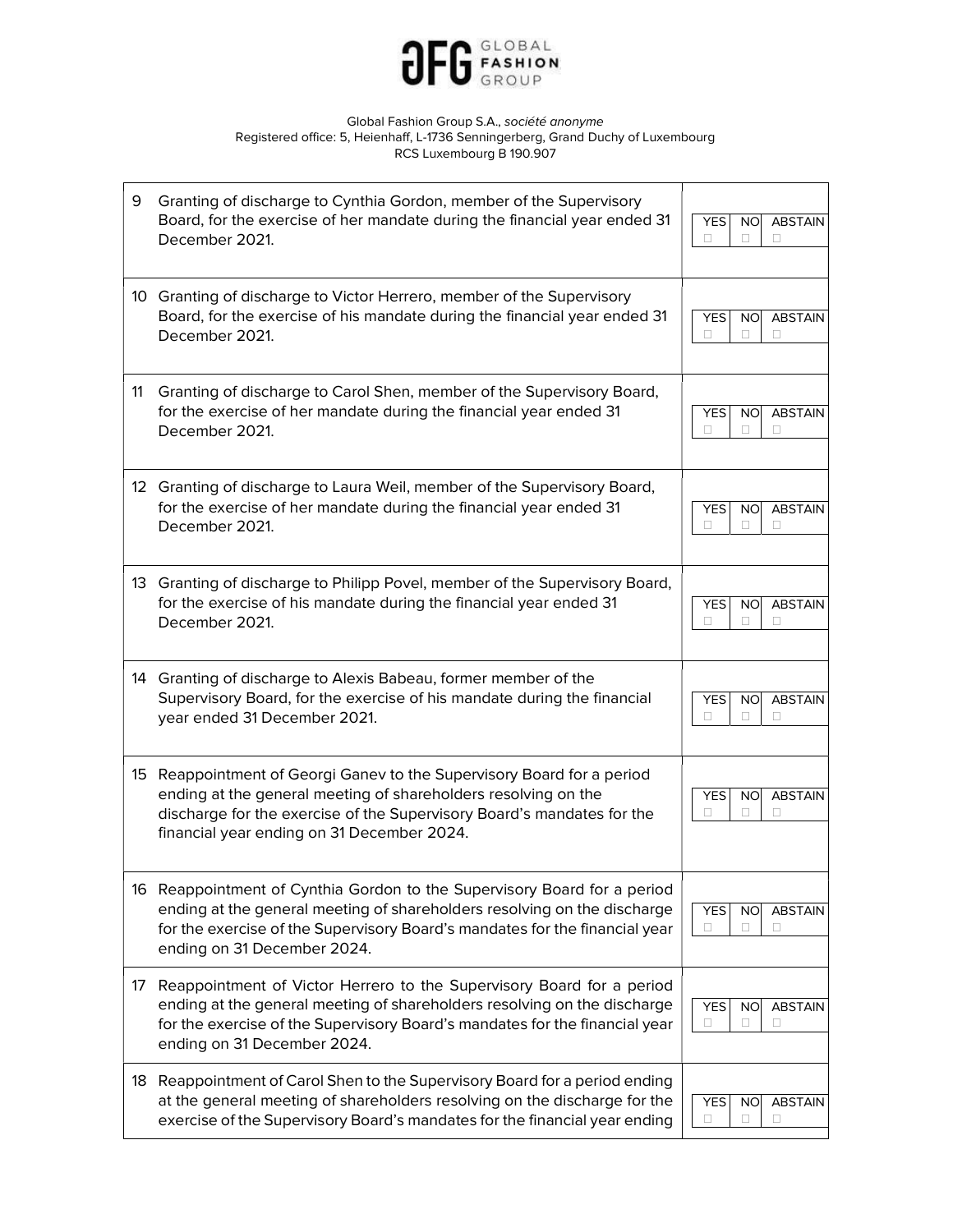

|    | on 31 December 2024.                                                                                                                                                                                                                                                                                                                                                                                                                                                                                                     |                                                          |
|----|--------------------------------------------------------------------------------------------------------------------------------------------------------------------------------------------------------------------------------------------------------------------------------------------------------------------------------------------------------------------------------------------------------------------------------------------------------------------------------------------------------------------------|----------------------------------------------------------|
| 19 | Reappointment of Laura Weil to the Supervisory Board for a period ending<br>at the general meeting of shareholders resolving on the discharge for the<br>exercise of the Supervisory Board's mandates for the financial year ending<br>on 31 December 2024.                                                                                                                                                                                                                                                              | <b>YES</b><br><b>ABSTAIN</b><br><b>NO</b><br>п<br>n.     |
|    | 20 Renewal of the appointment of Ernst & Young as independent auditor for<br>the financial year 2022.                                                                                                                                                                                                                                                                                                                                                                                                                    | <b>ABSTAIN</b><br><b>YES</b><br><b>NO</b><br>п<br>п<br>п |
|    | 21 Presentation of and advisory vote on the remuneration report for the year<br>ending 31 December 2021 for the members of the Management Board and<br>the Supervisory Board.                                                                                                                                                                                                                                                                                                                                            | <b>YES</b><br><b>ABSTAIN</b><br><b>NO</b><br>п<br>п<br>П |
|    | 22 Presentation of and advisory vote on the revised remuneration policy for<br>the members of the Management Board and the Supervisory Board.                                                                                                                                                                                                                                                                                                                                                                            | <b>ABSTAIN</b><br><b>YES</b><br><b>NO</b><br>п<br>п<br>п |
|    | 23 Approval and, to the extent necessary, ratification of the remuneration of<br>the Supervisory Board for the financial year ending 31 December 2022.                                                                                                                                                                                                                                                                                                                                                                   | <b>ABSTAIN</b><br><b>YES</b><br><b>NO</b><br>п<br>п<br>п |
|    | 24 Presentation and acknowledgement of the special report of the<br>Management Board dated 6 May 2022 with respect to (i) the restatement<br>and renewal of the current authorised capital and the amendment of the<br>Company's authorised capital and (ii) waiving the preferential subscription<br>right of existing shareholders where expressly provided in the special<br>report of the Management Board dated 6 May 2022, and amendment of<br>articles 6.1 and 6.2 of the articles of association of the Company. | <b>YES</b><br><b>NO</b><br><b>ABSTAIN</b><br>□<br>п<br>П |

Any lack of a clearly expressed choice in relation to one or more of the various voting instruction options provided above and any contradictory choice will be considered as an instruction to abstain from voting in respect of the proposed resolution by the proxy representative.

In case of a conflict of interest, the proxy representative shall disclose certain specified facts which may be relevant for the undersigned in assessing any risk that the proxy representative might pursue any interest other than the interest of the undersigned. In consideration of this requirement, please note that each of Christoph Barchewitz, Patrick Schmidt and Matthew Price are members of the management board of the Company.

This proxy and the rights, obligations and liabilities of the undersigned and the proxy representative hereunder shall be governed by the laws of Luxembourg.

The undersigned undertakes to indemnify the proxy representative against any claims, losses, costs, expenses, damages or liability sustained or incurred by the proxy representative as a result of any action taken in good faith pursuant to the present proxy.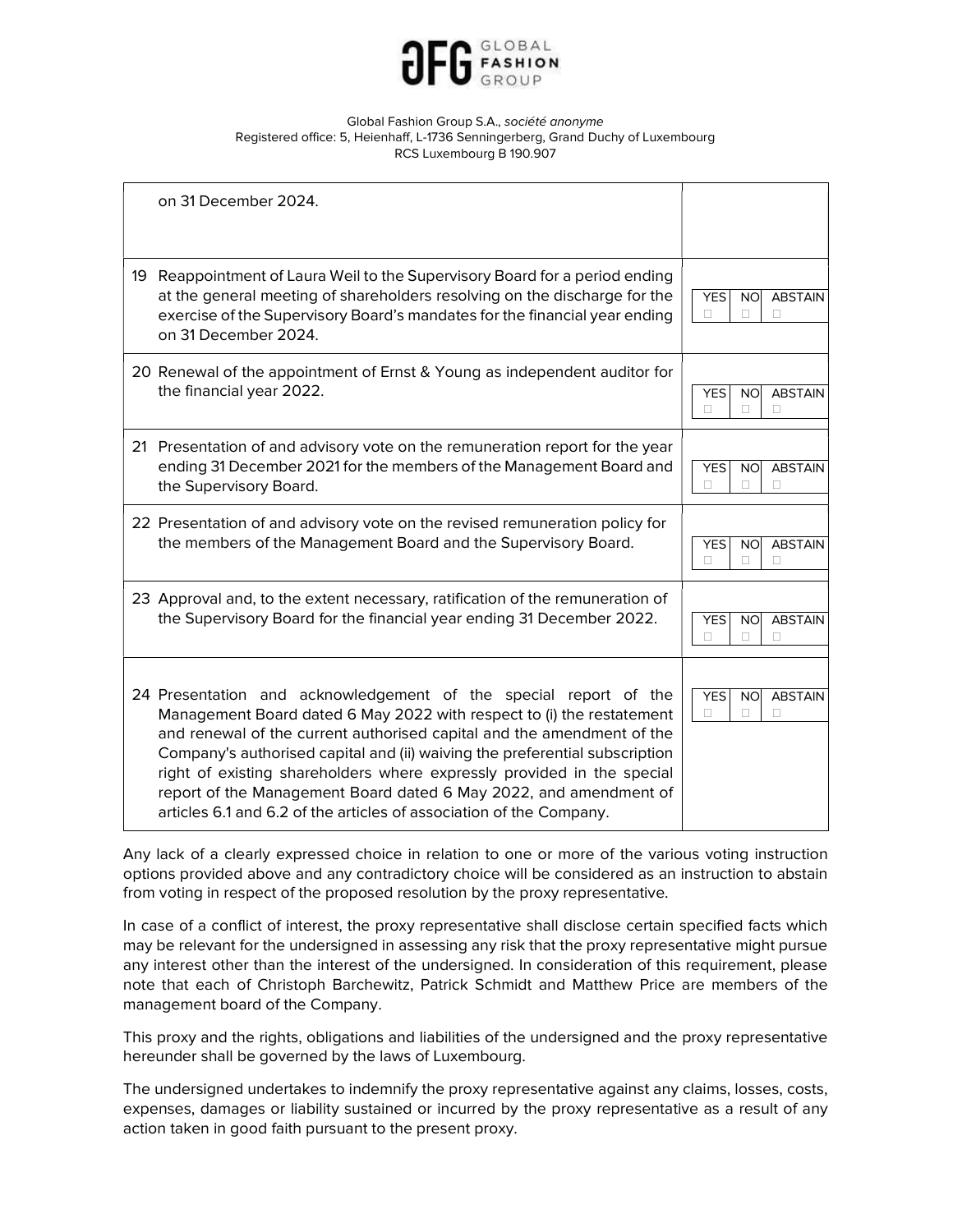

Any claims, disputes or disagreements arising under, in connection with or by reason of this proxy shall be brought by the undersigned and the proxy representative in the courts of the city of Luxembourg, and each of the undersigned and the proxy representative hereby submits to the exclusive jurisdiction of such courts in any such actions or proceeding and waives any objection to the jurisdiction or venue of such courts.

This proxy shall remain valid if the above meeting is for any reason, postponed or rescheduled unless the agenda is modified.

Important: Please send this duly completed and signed Proxy Form to the Company by no later than 23:59 (CEST) on 9 June 2022 by email to:

Global Fashion Group S.A. c/o Link Market Services GmbH

E-mail: agm@linkmarketservices.de

Any Proxy Forms received after this date will not be registered by the Company and your votes will not be recorded at the AGM.